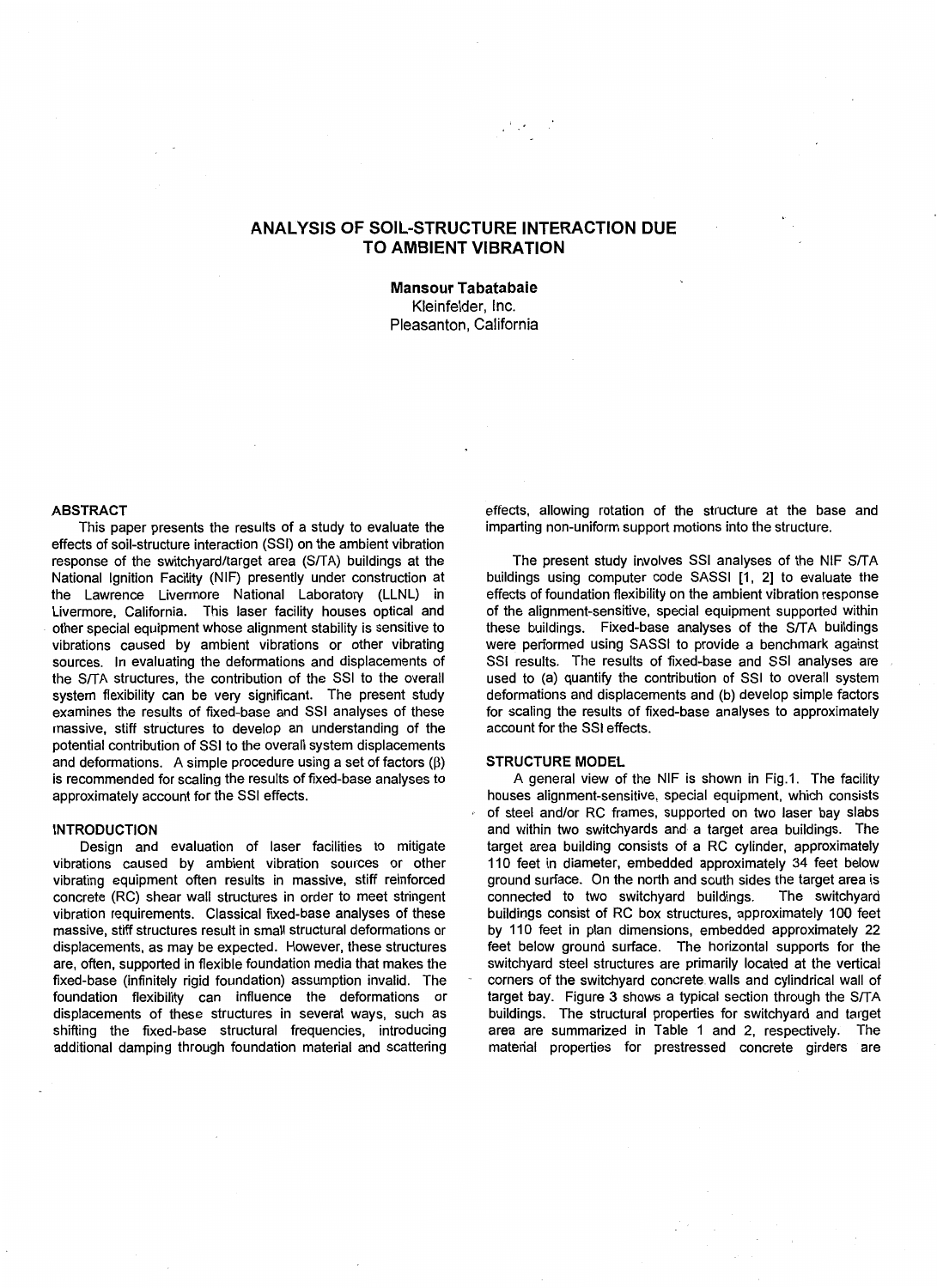f<sub>'C</sub>=6,000 psi and E=4.5x10<sup>o</sup> psi, and for concrete floor, roof and walls are f<sub>'C</sub>=4,000 psi and E=3.6x10<sup>o</sup> psi.



**Figure 1 The National Ignition Facility** 



**Figure 2 Elevation View of S/TA Building** 

**Table 1 Summary of Structural Properties, Switchyard** 

| Item                        | <b>Thickness</b><br>(feet) | Area<br>(sq. feet) | Weight<br>(kips) |
|-----------------------------|----------------------------|--------------------|------------------|
| Foundation Mat (El. -- 22') | 6                          | 10,000             | 9,750            |
| Steel Frame (El. 69 & 50')  |                            | 7,000              | 371              |
| Steel Frame (El. 7 & 40')   |                            | 7,000              | 63               |
| Steel Frame (El. 29')       |                            | 7,000              | 420              |
| Steel Frame (El. -4 & 17')  |                            | 7,000              | 490              |
| Roof (El. 89')              | 1.5                        | 10,000             | 3,100            |
| West Wall                   | 2.75                       |                    |                  |
| North & South Walls         | 3.25                       |                    |                  |
| East Wall                   | 3.75                       |                    |                  |
| East Stair Walls            | 2                          |                    |                  |
| <b>East Connector Walls</b> | 2.5                        |                    |                  |

**Table 2 Summary of Structural Properties, Target Area** 

| Item                      | <b>Thickness</b><br>Area |            | Weight |
|---------------------------|--------------------------|------------|--------|
|                           | (feet)                   | (sq. feet) | (kips) |
| Foundation Mat (El. -34') | 6                        | 7,853      | 7,853  |
| Floor (El. -22')          |                          | 7,538      | 2,073  |
| Floor $(EL -4)$           |                          | 6,596      | 1,814  |
| Floor (El. 17')           |                          | 5,617      | 1,545  |
| Floor (El. 29')           |                          | 5,617      | 1,545  |
| Floor (El. 40')           |                          | 3,376      | 929    |
| Floor (El. 50')           |                          | 6,596      | 1,814  |
| Floor (El. 69')           | 2                        | 7,651      | 3,252  |
| Roof (El. 89')            | 2.5                      | 7,853      | 3,141  |
| Cylindrical Wall          | 6                        |            |        |
| <b>Target Sphere</b>      |                          |            | 1,130  |
| <b>Target Pedestal</b>    |                          |            | 450    |

A simplified finite element model of the S/TA buildings was developed for this study. To keep the size of the model manageable, the interior details were simplified by incorporating the mass and stiffness of the framing and equipment into the floor slabs. Furthermore, advantage was taken of symmetry by modeling only one-half of the buildings about y-axis. Figure 3 shows the finite element structural model. The Structural properties for switchyard and target area models are presented in Tables 3 and 4, respectively. Floor masses are tabulated in Table 5.

## **FIXED-BASE STRUCTURAL FREQUENCIES**

Fixed-base modal frequency analyses of the S/TA buildings were performed using computer codes SASSI and SAP90 [3]. The input motion for SASSI analysis consisted of unit amplitude harmonic motions applied at the base of the structure in the y- and z-directions.



**Figure 3 Finite Element Structural Model**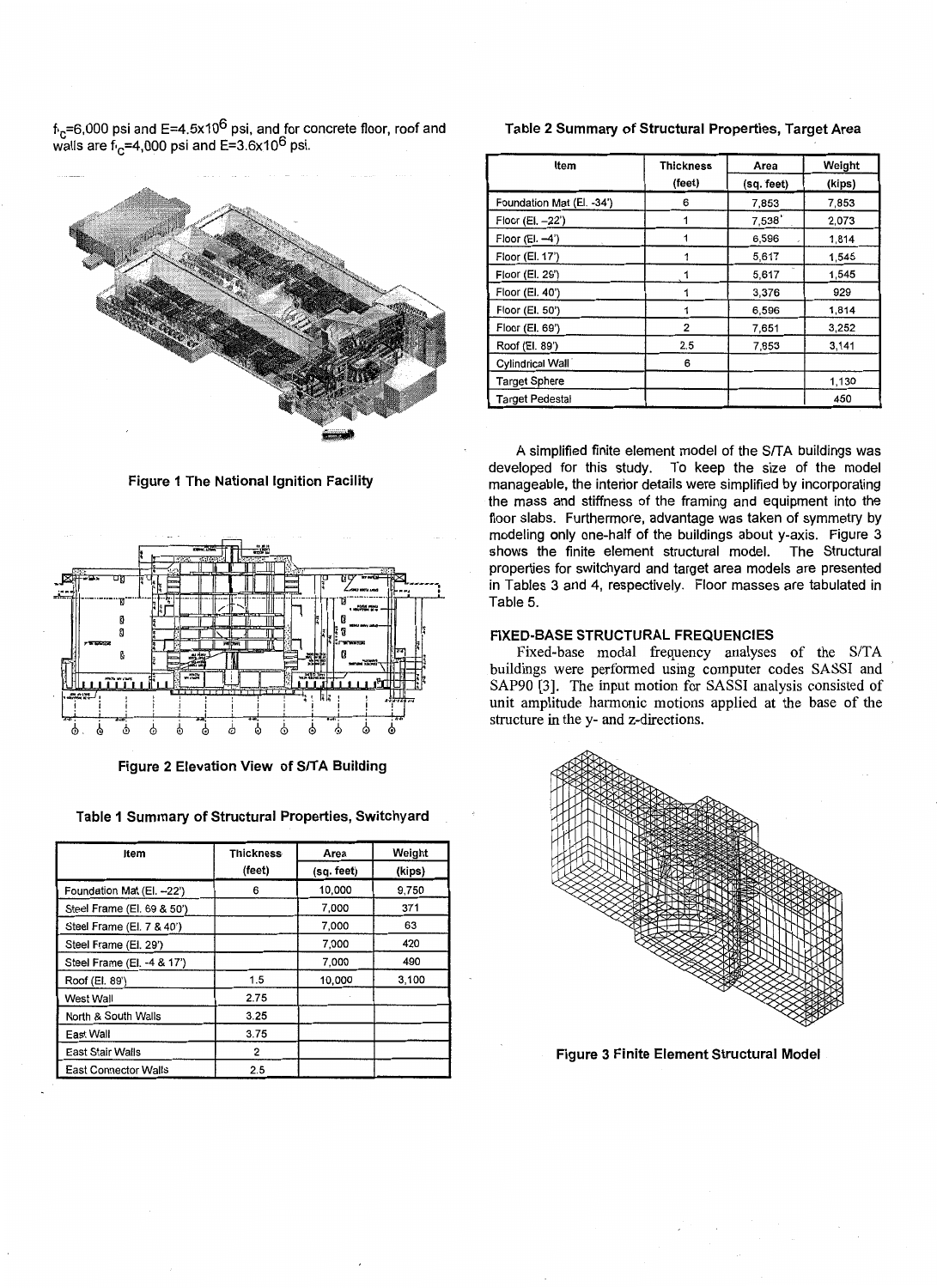## **Table 3 Properties of F.E. Model, Switchyard**

|                                  | Switchyards                        |       |                      |      |       |
|----------------------------------|------------------------------------|-------|----------------------|------|-------|
| Item                             | Base-                              | Roof  | <b>North</b>         | East | South |
|                                  | mat                                | Slab  | Wall                 | Wall | Wall  |
| <b>Element Type</b>              |                                    |       | Four-Node Flat Plate |      |       |
| No. of Elements                  | 208<br>432<br>54<br>208<br>54      |       |                      |      |       |
| MaterialType                     | Concrete                           |       |                      |      |       |
| Thickness (feet)                 | 3.75<br>1.5<br>6.0<br>3.25<br>3.25 |       |                      |      |       |
| Young Modulus (psi)              | 3.6E6                              |       |                      |      |       |
| Poisson's Ratio                  | 0.17                               |       |                      |      |       |
| Unit Weight <sup>(1)</sup> (pcf) | 153.7                              | 195.4 | 150                  | 150  | 150   |
| <b>Structural Damping</b>        | 0.02                               |       |                      |      |       |

**Table 4 Properties of F.E. Model, Target Area** 

|                                  | Target Area           |                           |                           |                             |
|----------------------------------|-----------------------|---------------------------|---------------------------|-----------------------------|
| Item                             | <b>Basemat</b>        | Lower<br><b>Roof Slab</b> | <b>Upper</b><br>Roof Slab | Cylindrical<br><b>Walls</b> |
| <b>Element Type</b>              | Four-Node Flat Plate  |                           |                           |                             |
| No. of Elements                  | 90<br>90<br>90<br>220 |                           |                           |                             |
| Material Type                    | Concrete              |                           |                           |                             |
| Thickness (feet)                 | 6.0                   | 2.0                       | 2.5                       | 6.0                         |
| Young Modulus (psi)              | 3.6E6                 |                           |                           |                             |
| Poisson's Ratio                  | 0.17                  |                           |                           |                             |
| Unit Weight <sup>(1)</sup> (pcf) | 159.8                 | 1187.8                    | 145.1                     | 150                         |
| Structural Damping               | 0.02                  |                           |                           |                             |

## **Table 5 Summary of Floor Masses**

| <b>Floor Elevations</b> | Floor Mass (kips) |                    |  |
|-------------------------|-------------------|--------------------|--|
| (feet)                  | Switchyard        | <b>Target Area</b> |  |
| $-37$                   |                   | $3,926.5^{(1)}$    |  |
| $-25$                   | $9,750^{(1)}$     | 1,036.5            |  |
| $-7.5$                  | 490               | 907                |  |
| 0                       | 63                | --                 |  |
| $+17$                   | 490               | 7,72.5             |  |
| $+29$                   | 420               | 7,72.5             |  |
| $+40$                   | 63                | 4.64.5             |  |
| $+50$                   | 371               | 907                |  |
| $+68$                   | 371               | $1,626^{(1)}$      |  |
| $+88$                   | $3,100^{(1)}$     | $1,570.5^{(1)}$    |  |

<sup>1</sup> Not modeled as lumped mass; unit weight of floor slabs was modified to include these masses.

The transfer functions obtained from SASSI analyses at the center of the switchyard wall, switchyard roof and target area roof are shown in Figures 4, 5 and 6, respectively.



**Figure 4 Absolute Horizontal (y) Acceleration Transfer Function, Center of Switchyard Wall** 



**Figure 5 Absolute Horizontal (y) Acceleration Transfer Function, Center of Switchyard Roof** 



**Figure 6 Absolute Horizontal (y) Acceleration Transfer Function, Center of Target Area Roof** 

Based on the transfer functions shown in Fig. 4, 5 and 6 the first three horizontal modes of the building were estimated (see Table 6). We also performed fixed-base modal analyses of this model using computer code SAP90. The first three horizontal natural frequencies of the fixed-base model computed by SAP90 are also presented in Table 6.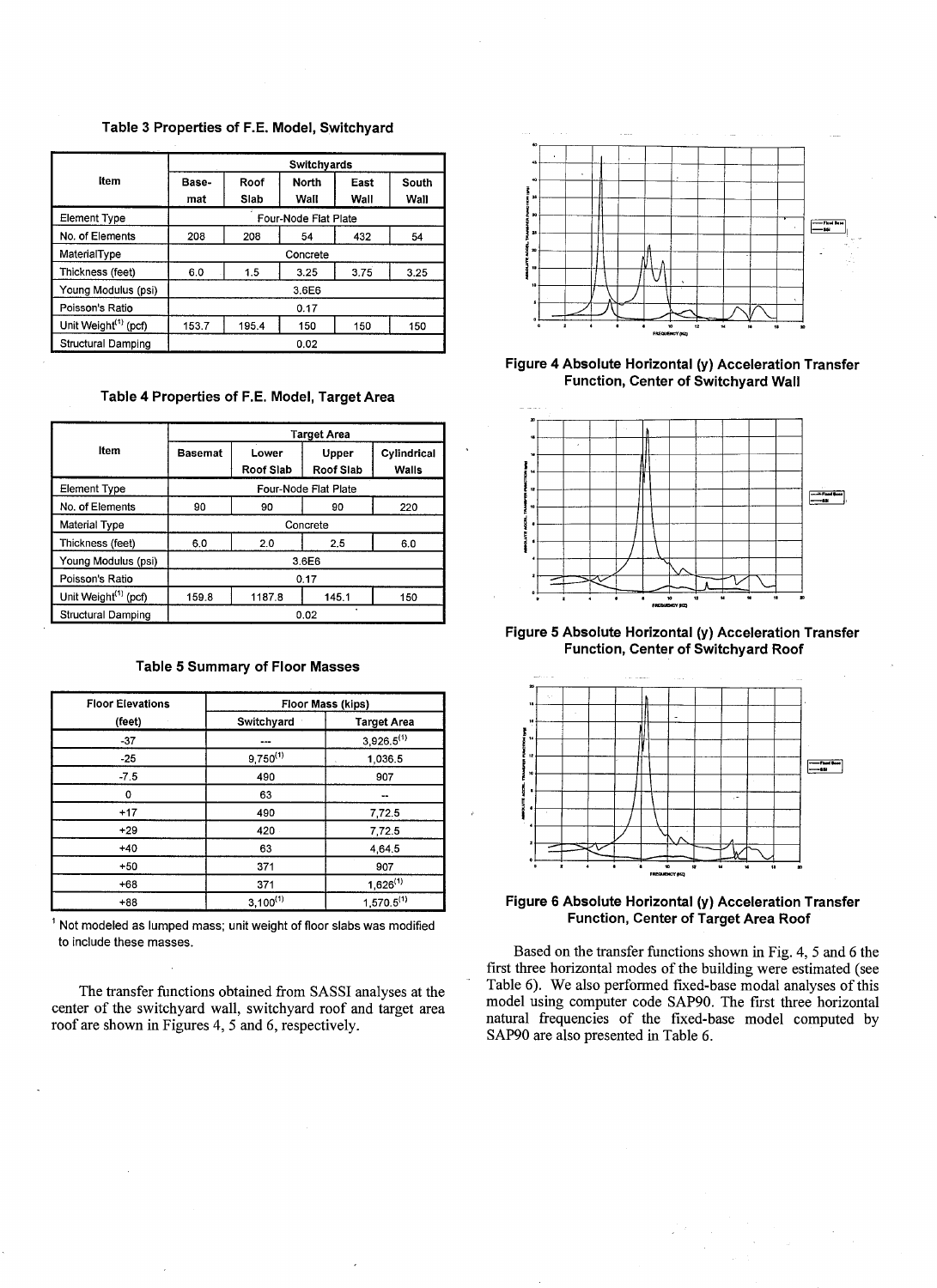| Description            | Modal Frequency (Hz)              |      |  |
|------------------------|-----------------------------------|------|--|
|                        | <b>SASSI</b><br>SAP <sub>90</sub> |      |  |
| Switchyard             | 4.69.                             | 4.59 |  |
| Switchyard/Target Area | 7.93                              | 7.78 |  |
| Switchyard/Target Area | 8.41                              | 8.55 |  |

Table 6 Comparison of Fixed-Base Horizontal Modal Frequencies, SASSI vs. SAP90

As shown in Table 6 the horizontal fixed-base modal frequencies of S/TA buildings computed from SASSI and SAP90 models are in good agreement. The first mode SAP90 models are in good agreement. represents out-of-plane bending of the switchyard shear walls. The next two modes represent the shear deformation of the switchyard wall and target area cylinder. The fixed-base model shape at f=7.78 Hz is shown in Figure 7.



Figure 7 Fixed-Base Structural Mode Shape {f=7.78 Hz)

## SOIL CONDITION

The NIF site is blanketed by about 6- to 15-foot thick layer of compacted fill underlain by alluvial deposits consisting of interbedded layers of silty sand, sand, gravely sand and sandy silt [4]. The consistency of subsurface soils, in general, increases with depth. The groundwater table at the site is reported at a depth of about 55 to 75 feet. A typical soil profile across the site is shown in Fig 8.

Low strain dynamic soil properties in terms of compressional (P) and shear (S) wave velocities were estimated from the results of geophysical tests [5] using down-hole procedure. The results of down-hole tests in terms of P- and Swave velocities versus depth are plotted in Fig. 9 and 10, respectively. These figures also show a lower bound, upper bound and best estimate P- and S-wave velocities developed for this study. The total soil unit weight was set to 135 pound per cubic foot (pcf}.









Figure 10 S-Wave Velocity Profile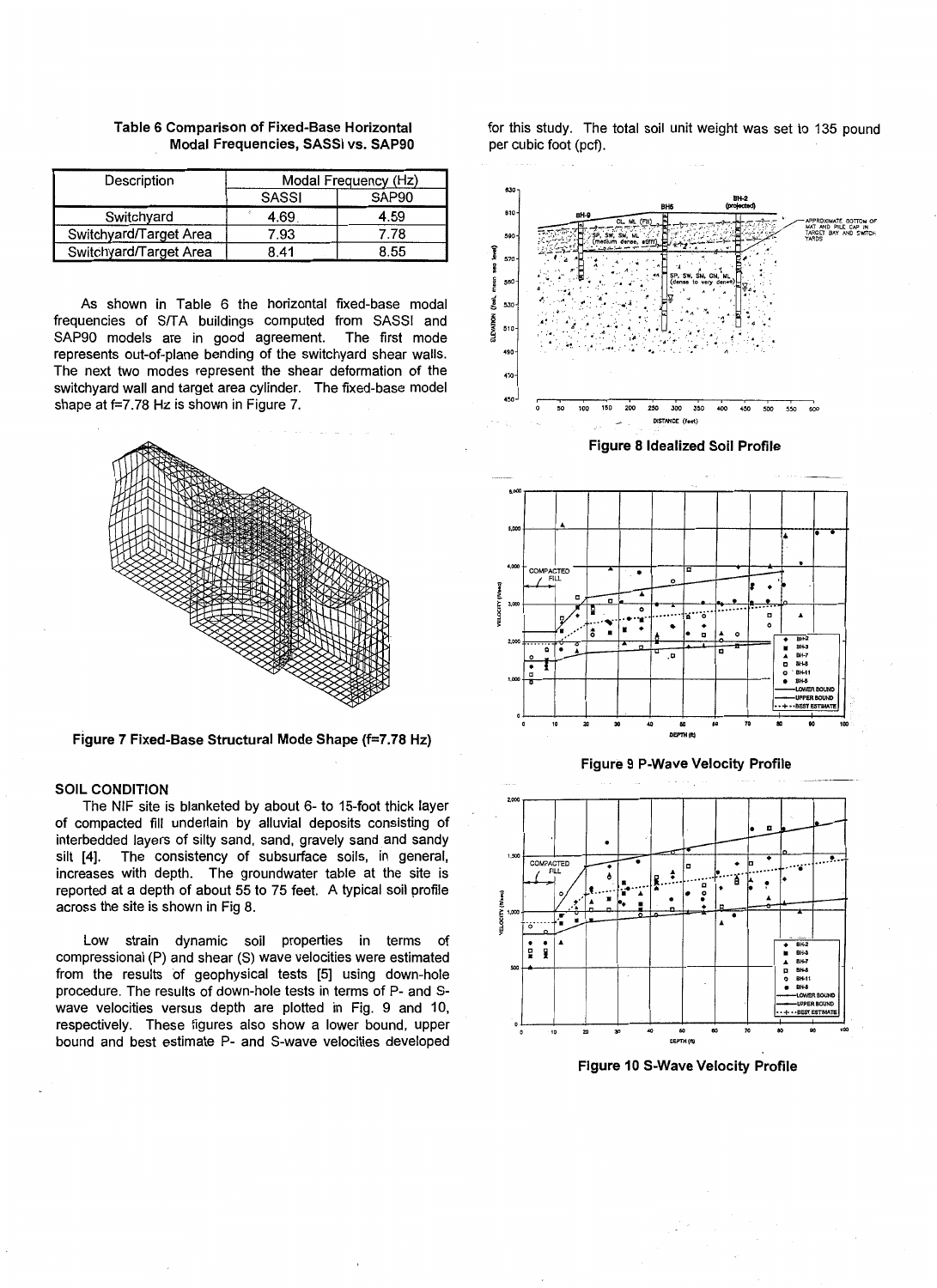## AMBIENT VIBRATION CHARACTERIZATION

Ambient vibrations at NIF site include such sources as vehicular traffic, micro-seismic activity, nearby vibrating machinery, etc. These ground disturbances were measured in terms of power spectral density (PSD) spectra at various locations at the site [5]. Based on these measurements, the input PSD criteria shown in Table 7 was developed [6). The RMS displacement for the input PSD spectra is  $0.69$  \*10<sup>-6</sup> (0.210 Microns). The PSD input is specified at the free field ground surface.

# Table 7 - PSD Input Function

| Frequency<br>(Hz) | <b>PSD Acceleration Amplitude</b><br>(g2/Hz) |
|-------------------|----------------------------------------------|
|                   | 1.0E-13                                      |
| $1 - 2$           | Linear interpolation on log-log plot         |
| 2                 | $1.0E-11$                                    |
| $2 - 70$          | $1.0E-11$                                    |
| 70                | $1.0E-11$                                    |
| $70 - 80$         | Linear interpolation on log-log plot         |
| 80                | 1.0E-10                                      |

#### METHODS OF ANALYSES

The computer code SASSI was utilized for the present study. SASSI (System for Analysis of Soil-Structure Interaction) has been developed at the University of California at Berkeley, and is based on a new substructuring procedure, called the Flexible Volume Method. The new method differs from other substructuring methods in the manner in which the mass and stiffness matrices of the structure are partitioned from those of the soil; as a result, the procedure allows the solution of three-dimensional structures supported on foundations with arbitrary shapes founded on or embedded in a layered viscoelastic halfspace. SASSI can also be used to solve fixedbase structures by assigning rigid foundation properties. The entire analysis is performed in the complex frequency domain.

Analyses of the ambient vibration excitation were performed using random vibration analysis procedures. The input excitation is defined in terms of acceleration power spectral density (PSD) spectra.

## Fixed-Base Analyses

Fixed-base analyses of the S/TA buildings were performed using SASSI and the results were used as a benchmark against those of SSI analyses. The SASSI model was subjected to uniform base excitation separately in each of the horizontal (y) and vertical (z) directions.

#### SSI Analysis

SSI analyses of the S/TA-foundation soil system were performed using SASSI to evaluate the effects of foundation flexibility on the ambient vibration response of the structures.

The SASSI structural model for SSI analyses is, essentially, the same as those used in fixed-base analyses (see Fig. 3). The corresponding SASSI model for the excavated soil is shown in Fig. 11. The SASSI soil model consists of a layered soil system overlying a uniform half-space.



Figure 11 Excavated Soil Model

Ambient vibration wave field, in general, consists of a complex mixture of surface and body waves approaching the site from different directions. This is evidenced by random nature of the measured ambient vibrations in terms of PSD spectra in three directions (two horizontal and one vertical) at the NIF site.

For the present study, the free field ambient vibration input wave field was assumed to consist of 100 percent fundamental Rayleigh waves propagating horizontally in the y-direction. Rayleigh waves, which are similar to gravitational surface waves in liquids, constitute majority (about 70 %) of the waves generated by the ambient vibration sources. Rayleigh waves travel slower than that of body waves and their amplitudes decrease rapidly with depth.

The assumption of ambient vibration wave field consisting of 100 percent fundamental Rayleigh waves propagating in the y-direction results in a fully correlated horizontal (y) and vertical (z) component of the free field ground motions. Therefore, to fully define the input wave field, only one of the either horizontal (y) or vertical (z) component of the free field ground motion needs to be specified. For the present study, the control motion (PSD input) was defined to be the horizontal (y) component of the ground motion at a point corresponding to the centerline of the S/TA buildings at free field ground surface. It should be noted that the control motion defined at this point would be different from the motion computed at the base of the building (this is generally the input to the fixed-base model) due to the SSI effects.

The selected location of the free field control motion within the building footprint is arbitrary and should not affect the response of the structure significantly. This is due to the fact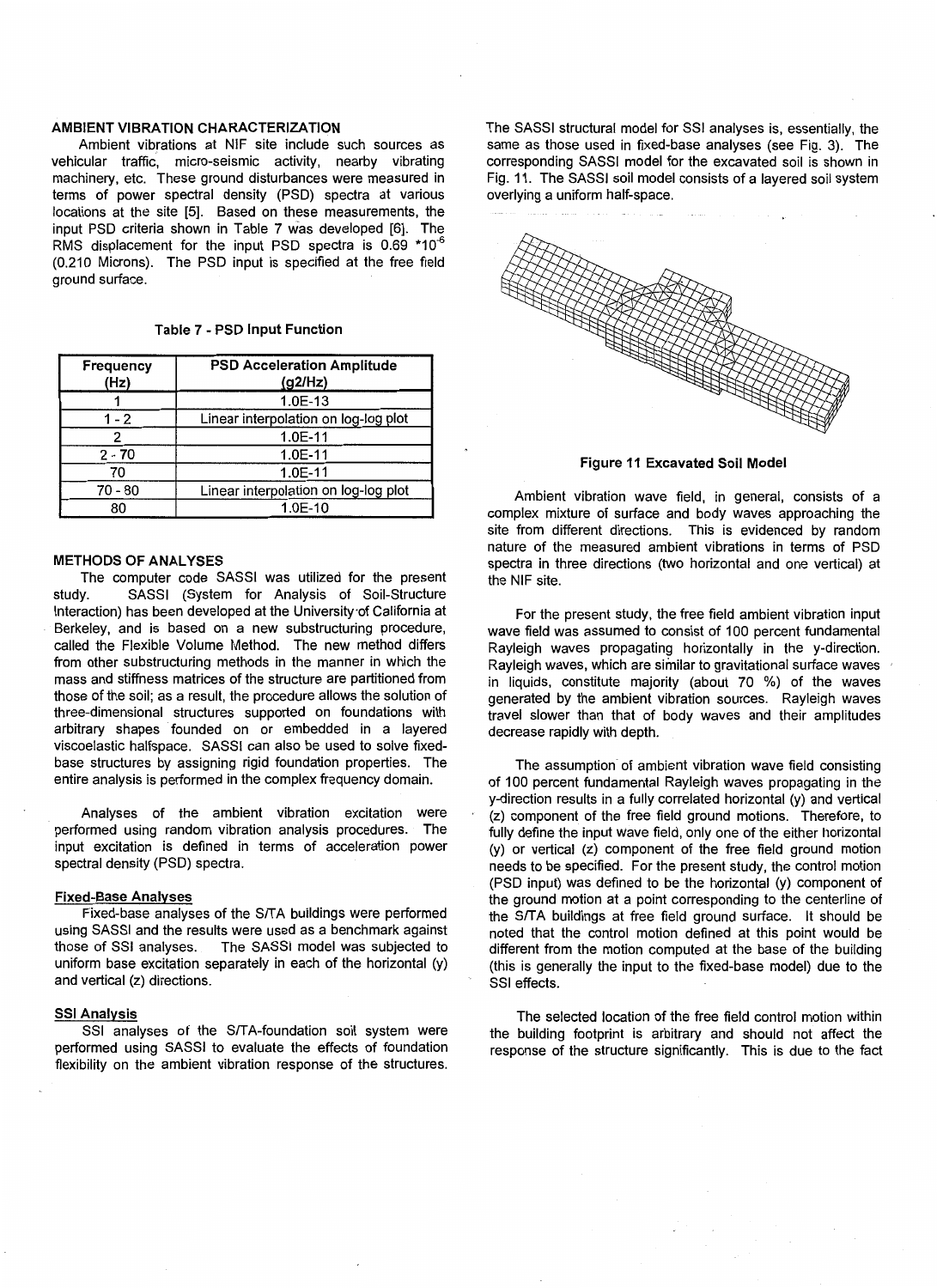that the attenuation of the Rayleigh wave amplitudes with distance within the NIF building area is expected to be small.

## DISCUSSION OF RESULTS

The response of the fixed base and SSI analyses were computed in terms of (a) absolute acceleration and displacement transfer functions due to unit amplitude harmonic input motion and (b) absolute and relative RMS displacements due to the acceleration PSD input motion. The results of the fixed-base and SSI analyses are first examined in terms of transfer functions to gain insight into the dynamic behavior of the system. Then, the final results in terms of RMS displacements due to ambient vibration input PSD are presented and discussed.

### Transfer Function Response

Absolute Acceleration Transfer Function. Figures 4, 5 and 6 show comparisons of the fixed-base and SSI results in terms of absolute acceleration transfer functions in y-direction at the center of the switchyard wall, switchyard roof and target area roof, respectively. The results in z-direction at the center of switchyard and target area roofs are shown in Figures 12 and 13, respectively. From examination of the above results, several observations can be made:

- (a) There is a significant shift in the fixed-base horizontal modal frequencies of the structure toward higher frequencies when the SSI effects are considered (see Figures 4, 5 and 6). This shift is primarily a result of the lateral stiffening of the basement walls due to the foundation soil confinement. In the vertical direction, the amount of frequency shift due to SSI effects is more significant for the switchyard roof (see Fig. 12) but less pronounced for the target area roof (see Fig. 13). The relatively small shift in the vertical frequency of the target area roof is attributed to the large vertical stiffness of the target area cylindrical walls.
- (b) The peak amplitude of the horizontal and vertical response at fixed-base modal frequencies has been reduced significantly due to SSI effects. Such reduction is attributed primarily to the significant radiation damping introduced into the structure as a result of scattering wave effects and due to reduction of the free field ground motions with depth in the SSI model.
- (c) A rocking mode is introduced into the response of the structure due to SSI effects. This rocking mode, which does not exist in the fixed-base response occurs at a frequency of about 3.25 Hz. The presence of this rocking mode was further evaluated by computing the horizontal response of the target area roof due to the base rotation only, Uh, from equation 1.

$$
U_h = [(U_{v,1} - U_{v,2}) / D]^* H
$$
 (1)

Where  $U_{v,1}$  and  $U_{v,2}$  are the vertical response of the basemat edges along the centerline of basemat; D is the diameter of basemat and H is the height of the target area cylindrical chamber. The results of  $U<sub>h</sub>$  for the target area roof in the y-direction are shown in Fig. 14. The rocking peak at a frequency of about 3.25 Hz is clearly shown. The importance of this rocking mode on the SSI response of the system due to ambient vibration PSD input will be discussed in the following sections.



Figure 12 Absolute Vertical (z) Acceleration Transfer Function, Center of Switchyard Roof



Figure 13 Absolute Vertical (z) Acceleration Transfer Function, Center of Target Area Roof



Figure 14 Absolute Horizontal (Y) Acceleration Transfer Function due to Base Rotation only, Center of Target Area Roof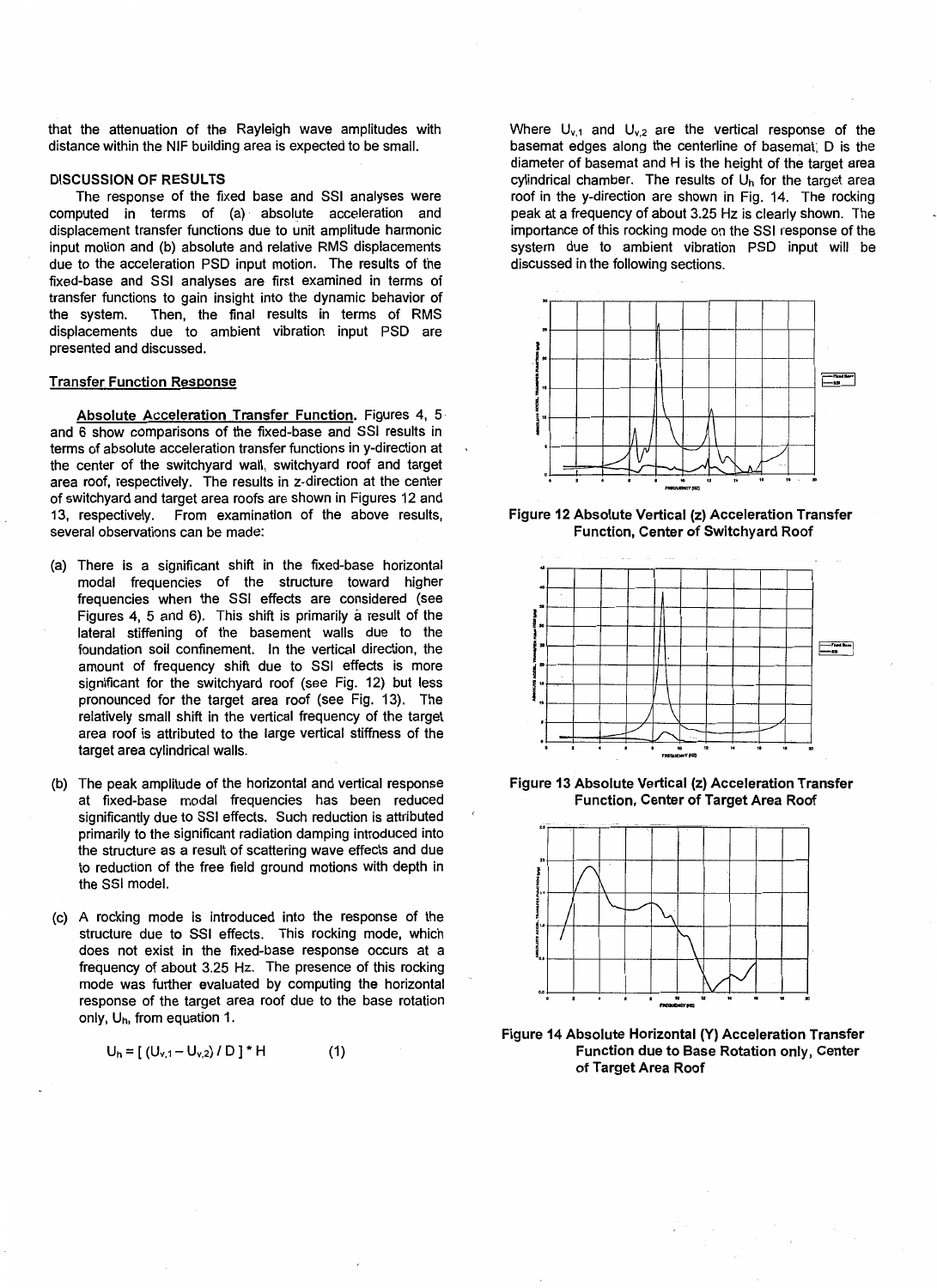Absolute Displacement Transfer Function. Figures 15, 16 and 17 show a comparison of the fixed-base and SSI results in terms of the absolute displacement transfer functions in ydirection at the center of the switchyard wall, switchyard roof and target area roof, respectively. The results in the z-direction for the center of switchyard and target area roofs are shown in Figures 18 and 19, respectively.



Figure 15 Absolute Horizontal (y) Displacement Transfer Function, Center of Switchyard Wall



Figure 16 Absolute Horizontal (y) Displacement Transfer Function, Center of Switchyard Roof



Figure 17 Absolute Horizontal (y} Displacement Transfer Function, Center of Target Area Roof



Figure 18 Absolute Vertical (z) Displacement Transfer Function, Center of Switchyard Roof



Figure 19 Absolute Vertical (z) Displacement Transfer Function, Center of Target Area Roof

From examination of the above results, the following observations are made:

(a) In evaluating the displacement response, it is shown that the components of the response at lower frequencies have more dominant effect on the response than the higher frequency components (e.g. see displacement transfer functions shown in Figures 16 and 17). This is true for both fixed-base and SSI models and may be explained from Equation 2, which relates the absolute displacement to absolute acceleration transfer function.

$$
TR_{d} = TR_{a} / (2\pi f)^{2}
$$
 (2)

Where  $TR_d$  and  $TR_a$  are the absolute displacement and acceleration transfer functions, respectively, and f is the frequency of excitation. Equation 2 indicates that in evaluating the displacement transfer functions, the high frequency response (f>1 Hz) will be deamplified. The higher the frequency of excitation, the higher the degree of deamplification.

(b) Because SSI causes the fixed-base horizontal modes of the embedded structures to shift to higher frequencies and drop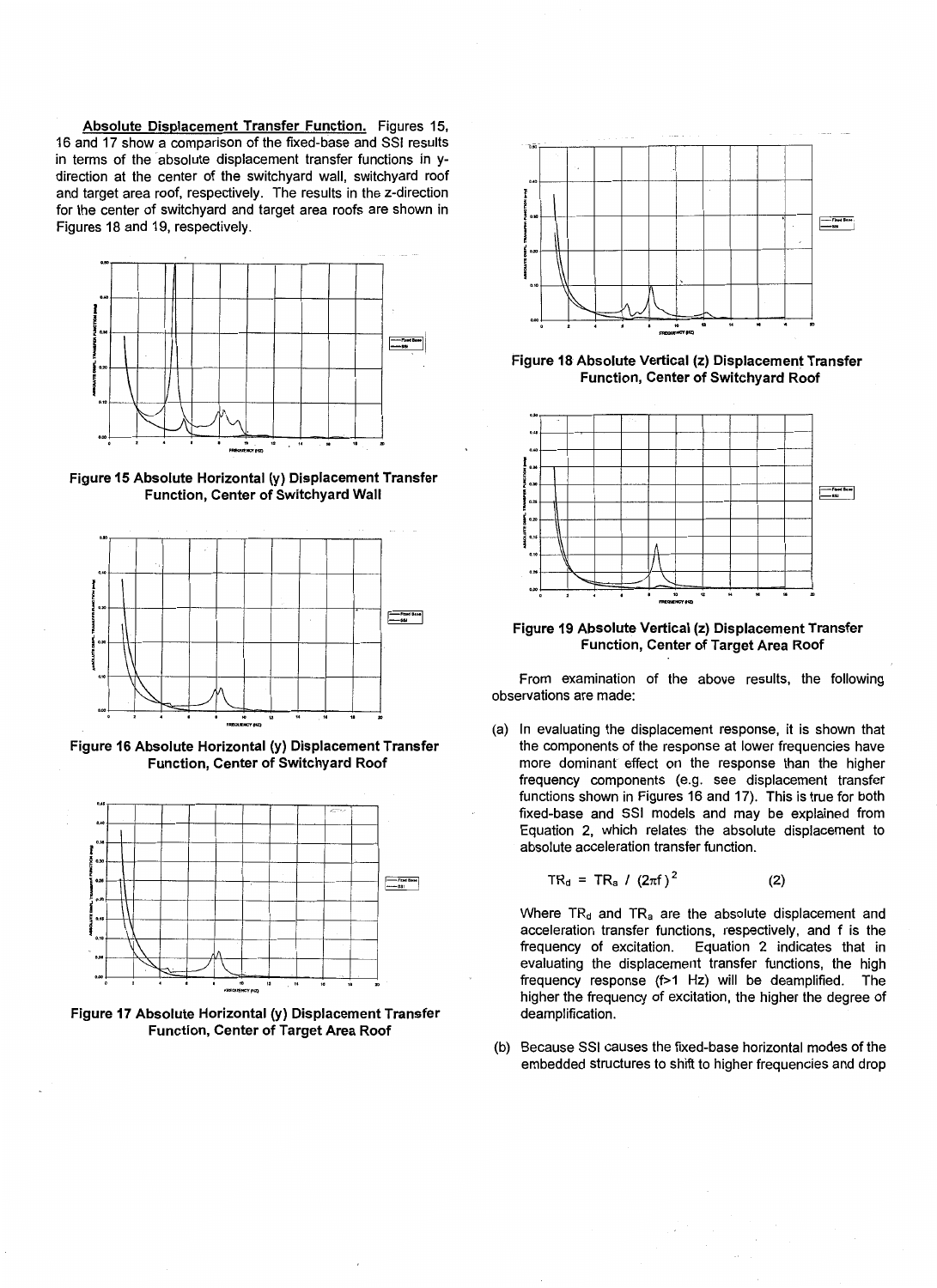in amplitude, the overall effects of such modes are to reduce the SSI displacement response. On the other hand, SSI introduces a low frequency rocking mode into the response that can cause the SSI displacements to exceed those of fixed base at low frequencies, as shown in Figures 15 and 16 for y-response of the switchyard and target area roofs, respectively.

(c) The ratio of the SSI to fixed-base vertical response at the two nodes examined above appear to be about 1.7, which is consistent with the ratio of vertical to horizontal amplitude of the Rayleigh wave input. In other words the vertical response does not appear to be affected by the SSI effects within the range of frequencies examined.

## Response to Ambient Vibration PSD input

Absolute RMS Displacement Response. The results of the SASSI fixed-base and SSI analyses in terms of the absolute RMS displacement response at various nodes in the structure were computed. Figures 20 and 21 show comparison of fixedbase and SSI RMS response of the switchyard and target area walls in terms absolute RMS displacements, respectively. As shown in these figures, the local wall displacements due to SSI can exceed those of fixed base, which is attributed to significant rocking in the structure. It is also noted that the relative displacements (wall rotations) are also significantly larger due to SSI effects.

Tables 8 summarize the range of the ratio of SSI to fixedbase absolute RMS displacements computed at various locations on the structure for the S/TA buildings. Based on an examination of these results, a set of factors  $(\beta)$  are recommended for scaling the fixed-base displacements to approximately account for the SSI effects.

Table 8 Ratio of SSI to Fixed Base Absolute RMS Displ.

| <b>Building</b> | Response        | Ratio         | Range of SSI/F.B. | <b>B-factor</b> |        |
|-----------------|-----------------|---------------|-------------------|-----------------|--------|
|                 | Location        | Y-Dir.        | Z-Dir.            | Y-Dir.          | Z-Dir. |
|                 | Perimeter Wall: |               |                   |                 |        |
| Switchyard      | Mid Height      | $0.22 - 1.00$ | 1.12-1.66         | 1.00            | 1.65   |
|                 | Roof Level      | 1.14-1.29     | 1.10-1.67         | 1.30            | 1.65   |
|                 | Center of Roof  | 1.18-1.21     | $0.85 - 1.16$     | 1.20            | 1.15   |
|                 | Perimeter Wall: |               |                   |                 |        |
| Target Area     | Mid Height      | 0.75-0.95     | 1.06-1.24         | 0.95            | 1.55   |
|                 | Roof Level      | 1.18-1.24     | 1.04-1.22         | 1.25            | 1.55   |
|                 | Center of Roof  | 1.18          | 0.67              | 1.20            | 0.90   |

Relative RMS Displacement Response. Relative displacements are more difficult to compare between the SSI and fixed base analyses. This is mainly due to the fact that SSI has a rotational component at the base which is absent in the fixed base model. Table 9 presents the ratio of SSI to fixed base relative RMS displacements at various locations on the perimeter wall and roof for the switchyard and target area, respectively. Also shown in these tables are the recommended values of B factors. Relative displacements are computed relative to the base motion.

|  | Table 9 Ratio of SSI to Fixed Base Relative RMS Displ. |
|--|--------------------------------------------------------|
|--|--------------------------------------------------------|

| <b>Building</b>    | Response<br>Location | Range of SSI/F.B.<br>Ratio<br>Y-Dir.<br>Z-Dir. |               | Y-Dir. | <b>B-factor</b><br>Z-Dir. |
|--------------------|----------------------|------------------------------------------------|---------------|--------|---------------------------|
|                    | Perimeter Wall:      |                                                |               |        |                           |
| Switchyard         | Mid Height           | $0.15 - 1.47$                                  | 0.67-3.26     | 1.50   | 3.25                      |
|                    | Roof Level           | 1.35-1.57                                      | $0.51 - 3.03$ | 1.55   | 3.00                      |
|                    | Center of Roof       | 1.32-1.36                                      | $0.02 - 0.59$ | 1.40   | 0.60                      |
|                    | Perimeter Wall:      |                                                |               |        |                           |
| <b>Target Area</b> | Mid Height           | $0.73 - 1.37$                                  | $0.28 - 0.54$ | 1.40   | 1.00                      |
|                    | Roof Level           | 1.41-1.54                                      | $0.28 - 0.41$ | 1.55   | 0.75                      |
|                    | Center of Roof       | 1.39                                           | 0.07          | 1.40   | 0.25                      |



Figure 20 Absolute Horizontal (y) Wall Displacement Vs Height, Switchyard Wall



Figure 21 Absolute Horizontal (y) Wall Displacement Vs Height, Target Area Wall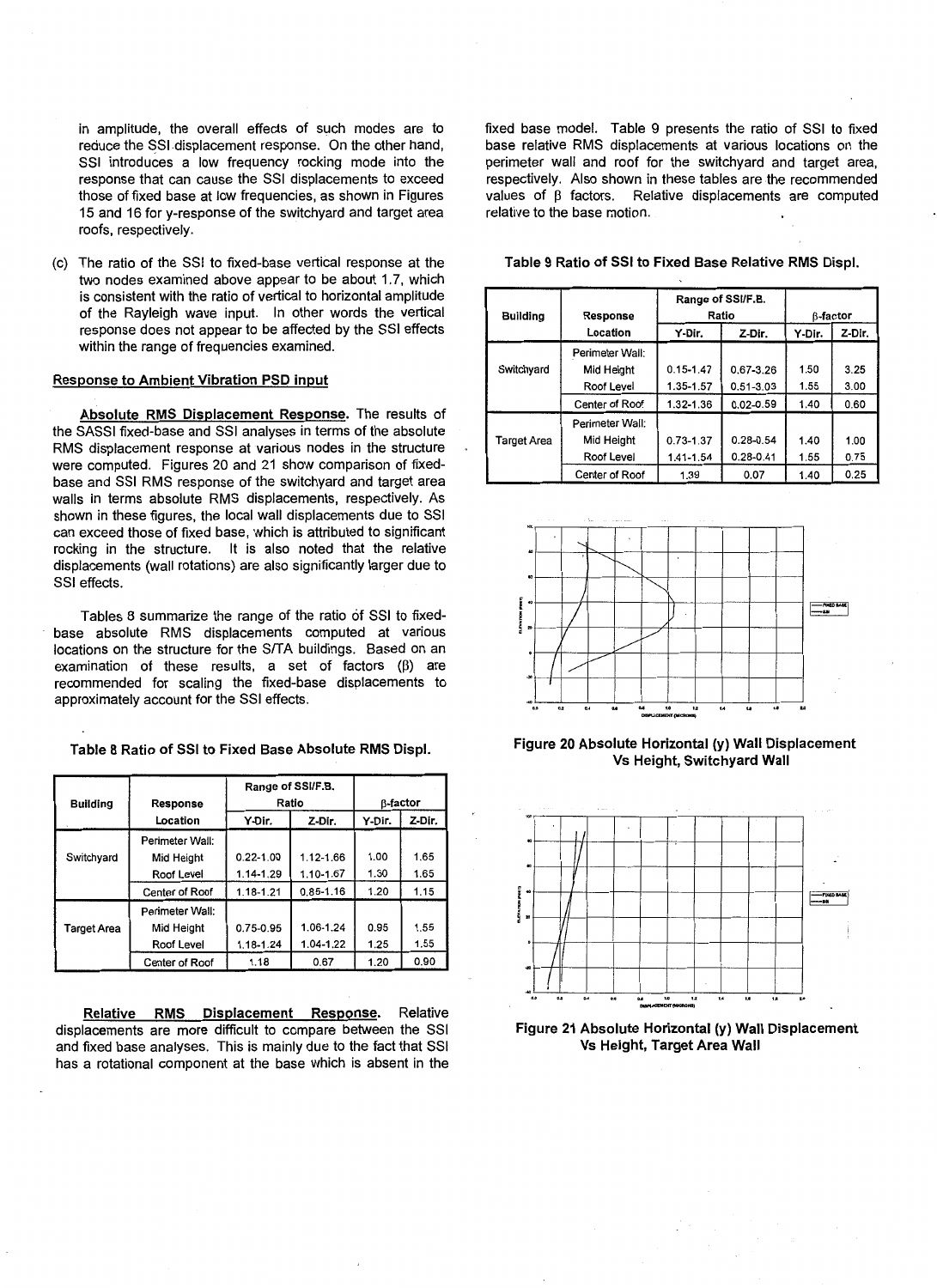### **CONCLUSION**

Fixed-base and SSI analyses of the NIF switchyard/target area buildings due to ambient vibration excitation were performed using computer code SASSI to evaluate the potential contribution of the foundation flexibility to the overall displacements and deformations of the buildings. Based on the computed absolute and relative RMS displacements, it is shown that the effects of SSI need to be properly accounted in the analyses of massive, stiff structures supporting alignmentsensitive, special equipment when analyses are performed assuming fixed-base foundation condition. A set of factors  $(\beta)$ for scaling the fixed-base displacements to approximately account for SSI effects were presented.

### **ACKNOWLEDGMENTS**

This study was performed under Contract No. 0714-90081 to The Ralph M. parsons Company for the Lawrence Livermore National laboratory. Helpful discussions of the results were provided by Paul MacCaldan of Parsons, Stanley Sommer, David McCallen and J.C. Chen of the LLNL. The contributions of the above individuals are gratefully acknowledged.

## **REFERENCES**

- [1] Lysmer, J., Tabatabaie, M., Tajirian, F., Vahdani, S. and Ostadan, F., "SASSI - A System for Analysis of Soil structure Interaction," Report No. UCB/GT/81-02, Geotechnical Engineering, Department of Civil Engineering, University of California, Berkeley, April 1981.
- [2] Tabatabaie, M., "The Flexible Volume Method for Dynamic Soil structure Interaction analysis", Doctoral Thesis presented to the University of California, Berkeley, April 1982.
- [3] · Wilson, E. L. and Habibullah, A., "SAP90 A Series of Computer Programs for the Static and Dynamic Finite Element Analysis of Structures," January 1989.
- [4] Report, "Geotechnical Investigation Report, National Ignition Facility, Livermore, California," Prepared for Parsons Infrastructure & Technology Group Inc. by Kleinfelder, April 1996.
- [5] Report, "Ambient Vibration and Seismic Velocity Measurements at the Lawrence Livermore National Laboratory, Proposed National Ignition Facility site," Prepared for Parsons Infrastructure & Technology Group Inc. by Hushmand Associates, May 1996.
- [6] Memo, "Further Data for SASSI Analyses," National Ignition Facility Project, Lawrence Livermore National Laboratory, NIF-0000522, NIF-WBS-1.1.5.5, August 23, 1996.